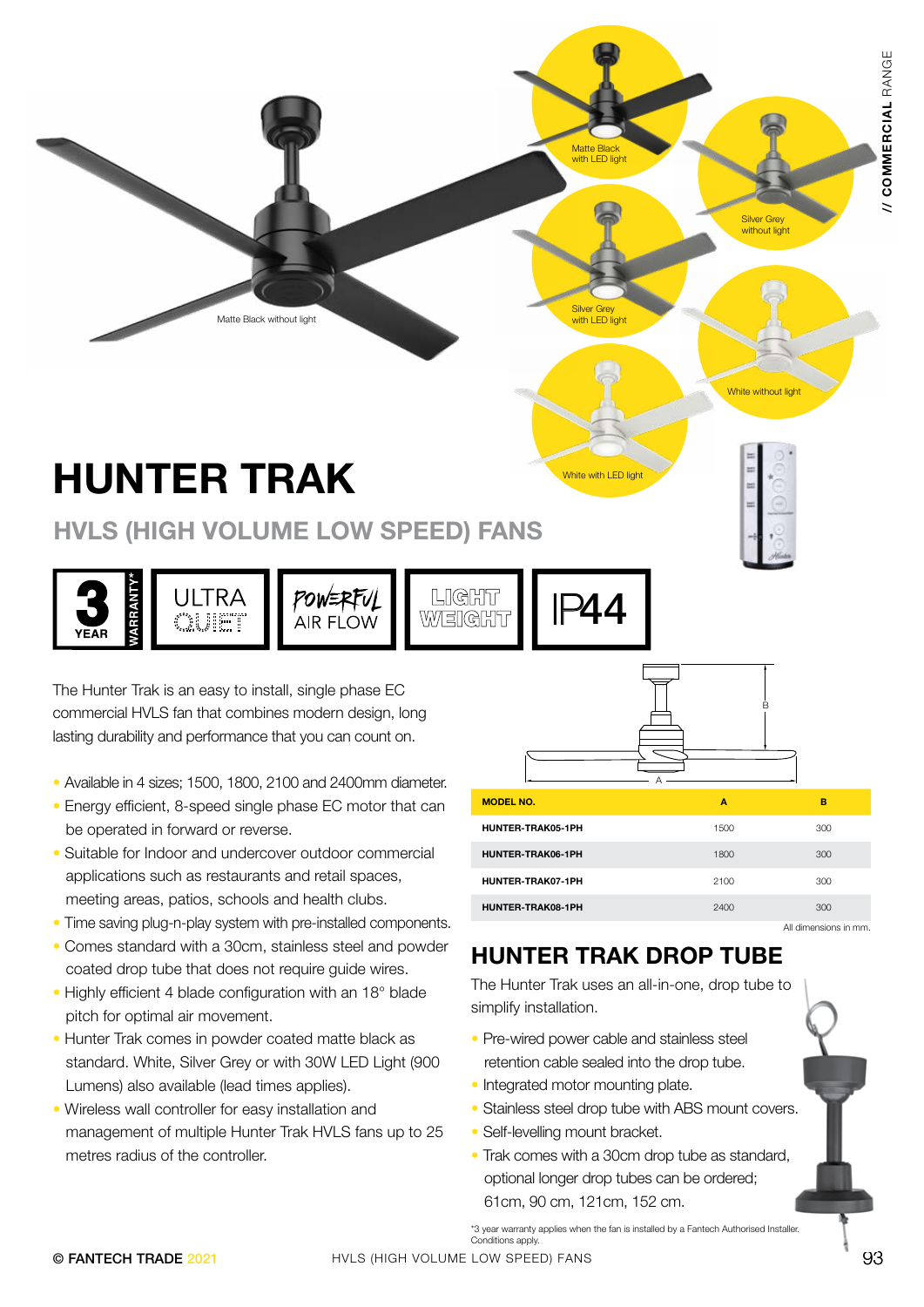| <b>MODEL</b>                                      |                              |                              |                                                           | <b>SELECTING YOUR HVLS FAN</b> | <b>SIZES</b>                                       | <b>POWER</b>                 | <b>SUITABLE</b><br><b>CEILING HEIGHT</b> | <b>GUIDE WIRES</b>                                             |
|---------------------------------------------------|------------------------------|------------------------------|-----------------------------------------------------------|--------------------------------|----------------------------------------------------|------------------------------|------------------------------------------|----------------------------------------------------------------|
| <b>HUNTER TITAN</b><br>Premium Industrial Fan     |                              |                              |                                                           |                                | 4.2m, 4.8m, 5.5m,<br>6.1m, 7.3m                    | 3 Phase                      | $10m+$                                   | Yes                                                            |
| <b>HUNTER ECO</b><br>Industrial Fan               |                              |                              |                                                           |                                | 2.4m, 3m, 3.6m,<br>4.2m, 4.8m, 5.5m,<br>6.1m, 7.3m | 3 Phase                      | < 10m                                    | Yes                                                            |
| <b>HUNTER RM SERIES</b><br>Premium Commercial Fan |                              |                              |                                                           |                                | 2.4m, 3m, 3.6m,<br>4.2m                            | 1 Phase                      | < 8m                                     | No                                                             |
| <b>HUNTER TRAK</b><br>Commercial Fan              |                              |                              |                                                           |                                | 1.5m, 1.8m, 2.1m,<br>2.4m, 4.2m                    | 1 Phase                      | $<$ 6m                                   | <b>No</b>                                                      |
| <b>HUNTER TITAN</b>                               |                              |                              |                                                           |                                |                                                    |                              |                                          |                                                                |
| <b>MODEL NO.</b>                                  | <b>HUNTER-TITAN14</b>        |                              | <b>HUNTER-TITAN16</b>                                     |                                | <b>HUNTER-TITAN18</b>                              | <b>HUNTER-TITAN20</b>        |                                          | <b>HUNTER-TITAN24</b>                                          |
| <b>FAN DIAMETER</b>                               | 4.2m                         |                              | 4.8m                                                      |                                | 5.5m                                               | 6.1m                         |                                          | 7.3m                                                           |
| <b>SUPPLY</b>                                     |                              |                              |                                                           |                                | 3PH                                                |                              |                                          |                                                                |
| <b>DROP TUBE</b>                                  | 90cm                         |                              | 90cm                                                      |                                | 90cm                                               | 121cm                        |                                          | 121cm                                                          |
| <b>MOTOR POWER</b>                                | 0.56 kW                      |                              | 0.75 kW                                                   |                                | 0.75 kW                                            | 0.75 kW                      |                                          | 0.75 kW                                                        |
| <b>EFFECTIVE RANGE</b><br>AREA*                   | 484m <sup>2</sup>            |                              | 625m <sup>2</sup>                                         |                                | 784m <sup>2</sup>                                  | 961 <sup>2</sup>             |                                          | 1,369m <sup>2</sup>                                            |
|                                                   |                              |                              | $61.09$ m <sup>3</sup> /s<br>$68.56 \text{ m}^3/\text{s}$ |                                | 76.64 m <sup>3</sup> /s                            |                              |                                          |                                                                |
| <b>MAX AIR FLOW</b><br>AMCA 230-15                | 40.78 $m^3/s$                |                              |                                                           |                                |                                                    |                              |                                          | $105.44 \text{ m}^3\text{/s}$                                  |
| <b>MAX AIR FLOW</b><br>AMCA 230-99                | 57.68 $m^3/s$                |                              | $86.41 \text{ m}^3/\text{s}$                              |                                | $96.96 \text{ m}^3/\text{s}$                       | 108.40 $m^3/s$               |                                          | 149.14 $m^3/s$                                                 |
| <b>MAX RPM</b>                                    | 103                          |                              | 102                                                       |                                | 95                                                 | 74                           |                                          | 70                                                             |
| <b>FAN HANG WEIGHT*</b>                           | 76 kg                        |                              | 79 kg                                                     |                                | 83 kg                                              | 86 kg                        |                                          | 93 kg                                                          |
| <b>HUNTER ECO HVLS FAN</b>                        |                              |                              |                                                           |                                |                                                    |                              |                                          |                                                                |
| <b>MODEL NO.</b>                                  | <b>HUNTER-ECO08</b>          |                              | HUNTER-ECO10 HUNTER-ECO12                                 | <b>HUNTER-ECO14</b>            | <b>HUNTER-ECO16</b>                                | <b>HUNTER-ECO18</b>          | <b>HUNTER-ECO20</b>                      |                                                                |
| <b>FAN DIAMETER</b>                               | 2.4m                         | 3.0 <sub>m</sub>             | 3.6 <sub>m</sub>                                          | 4.2m                           | 4.8m                                               | 5.5m                         | 6.1m                                     | 7.3m                                                           |
| <b>SUPPLY</b>                                     |                              |                              |                                                           |                                | 3PH                                                |                              |                                          |                                                                |
| <b>DROP TUBE</b>                                  | 61cm                         | 61cm                         | 61cm                                                      | 90cm                           | 90cm                                               | 90cm                         | 121cm                                    | 121cm                                                          |
| <b>MOTOR POWER</b>                                | 0.47 kW                      | 0.47 kW                      | 0.47 kW                                                   | 0.47 kW                        | 0.47 kW                                            | 0.47 kW                      | 0.47 kW                                  | 0.47 kW                                                        |
| <b>EFFECTIVE RANGE</b><br>AREA*                   | $95 \text{ m}^2$             | $149 \text{ m}^2$            | $214 \, \text{m}^2$                                       | $291 \, \text{m}^2$            | 380 m <sup>2</sup>                                 | 484 m <sup>2</sup>           | $595 \; \text{m}^2$                      | <b>HUNTER-ECO24</b><br>858 m <sup>2</sup>                      |
| <b>MAX AIR FLOW</b><br><b>AMCA 230-15</b>         | 15.41 $\text{m}^3/\text{s}$  | $25.02 \text{ m}^3/\text{s}$ | $30.38 \text{ m}^3/\text{s}$                              | 40.69 $m^3/s$                  | $51.40 \text{ m}^3/\text{s}$                       | $60.27 \text{ m}^3/\text{s}$ | $72.17 \text{ m}^3/\text{s}$             |                                                                |
| <b>MAX AIR FLOW</b><br><b>AMCA 230-99</b>         | $21.80 \text{ m}^3/\text{s}$ | $35.39 \text{ m}^3/\text{s}$ | 42.97 m <sup>3</sup> /s                                   | $57.55 \text{ m}^3/\text{s}$   | 72.70 m <sup>3</sup> /s                            | 85.25 m <sup>3</sup> /s      | 102.08 m <sup>3</sup> /s                 |                                                                |
| <b>MAX RPM</b>                                    | 156                          | 139                          | 107                                                       | 107                            | 95                                                 | 78                           | 77                                       | $96.48 \text{ m}^3/\text{s}$<br>136.46 m <sup>3</sup> /s<br>61 |

### HUNTER TITAN

| <b>MODEL NO.</b>                          | <b>HUNTER-TITAN14</b>   | <b>HUNTER-TITAN16</b>        | <b>HUNTER-TITAN18</b>        | <b>HUNTER-TITAN20</b>   | $\sim$<br><b>HUNTER-TITAN24</b> |
|-------------------------------------------|-------------------------|------------------------------|------------------------------|-------------------------|---------------------------------|
| <b>FAN DIAMETER</b>                       | 4.2m                    | 4.8m                         | 5.5m                         | 6.1 <sub>m</sub>        | 7.3m                            |
| <b>SUPPLY</b>                             |                         |                              | 3PH                          |                         |                                 |
| <b>DROP TUBE</b>                          | 90cm                    | 90cm                         | 90cm                         | 121cm                   | 121cm                           |
| <b>MOTOR POWER</b>                        | 0.56 kW                 | 0.75 kW                      | 0.75 kW                      | 0.75 kW                 | 0.75 kW                         |
| <b>EFFECTIVE RANGE</b><br>AREA*           | 484m <sup>2</sup>       | 625m <sup>2</sup>            | 784m <sup>2</sup>            | 961 <sup>2</sup>        | 1,369m <sup>2</sup>             |
| <b>MAX AIR FLOW</b><br><b>AMCA 230-15</b> | 40.78 m <sup>3</sup> /s | $61.09 \text{ m}^3\text{/s}$ | 68.56 m <sup>3</sup> /s      | 76.64 m <sup>3</sup> /s | $105.44 \text{ m}^3/\text{s}$   |
| <b>MAX AIR FLOW</b><br><b>AMCA 230-99</b> | 57.68 $m^3/s$           | $86.41 \text{ m}^3\text{/s}$ | $96.96 \text{ m}^3/\text{s}$ | 108.40 $\rm m^3/s$      | 149.14 $\rm m^3/s$              |
| <b>MAX RPM</b>                            | 103                     | 102                          | 95                           | 74                      | 70                              |
| <b>FAN HANG WEIGHT*</b>                   | 76 kg                   | 79 kg                        | 83 kg                        | 86 kg                   | 93 kg                           |

## HUNTER ECO HVLS FAN

| <b>MODEL NO.</b>                          | <b>HUNTER-ECO08</b>          | <b>HUNTER-ECO10</b>          | <b>HUNTER-ECO12</b>          | <b>HUNTER-ECO14</b>     | <b>HUNTER-ECO16</b>          | <b>HUNTER-ECO18</b>          | <b>HUNTER-ECO20</b>          | <b>HUNTER-ECO24</b>          |
|-------------------------------------------|------------------------------|------------------------------|------------------------------|-------------------------|------------------------------|------------------------------|------------------------------|------------------------------|
| <b>FAN DIAMETER</b>                       | 2.4 <sub>m</sub>             | 3.0m                         | 3.6 <sub>m</sub>             | 4.2m                    | 4.8m                         | 5.5m                         | 6.1m                         | 7.3m                         |
| <b>SUPPLY</b>                             | 3PH                          |                              |                              |                         |                              |                              |                              |                              |
| <b>DROP TUBE</b>                          | 61cm                         | 61cm                         | 61cm                         | 90cm                    | 90cm                         | 90cm                         | 121cm                        | <b>121cm</b>                 |
| <b>MOTOR POWER</b>                        | 0.47 kW                      | 0.47 kW                      | 0.47 kW                      | 0.47 kW                 | 0.47 kW                      | 0.47 kW                      | 0.47 kW                      | 0.47 kW                      |
| <b>EFFECTIVE RANGE</b><br>AREA*           | $95 \text{ m}^2$             | $149 \text{ m}^2$            | $214 \, \text{m}^2$          | $291 \, \text{m}^2$     | $380 \; \text{m}^2$          | 484 $m2$                     | 595 m <sup>2</sup>           | 858 m <sup>2</sup>           |
| <b>MAX AIR FLOW</b><br><b>AMCA 230-15</b> | 15.41 $\text{m}^3/\text{s}$  | $25.02 \text{ m}^3/\text{s}$ | $30.38 \text{ m}^3/\text{s}$ | 40.69 $m^3/s$           | $51.40 \text{ m}^3\text{/s}$ | $60.27 \text{ m}^3\text{/s}$ | $72.17 \text{ m}^3\text{/s}$ | $96.48 \text{ m}^3/\text{s}$ |
| <b>MAX AIR FLOW</b><br>AMCA 230-99        | $21.80 \text{ m}^3/\text{s}$ | 35.39 m <sup>3</sup> /s      | 42.97 m <sup>3</sup> /s      | 57.55 m <sup>3</sup> /s | 72.70 m <sup>3</sup> /s      | 85.25 m <sup>3</sup> /s      | 102.08 $m^3/s$               | 136.46 m <sup>3</sup> /s     |
| <b>MAX RPM</b>                            | 156                          | 139                          | 107                          | 107                     | 95                           | 78                           | 77                           | 61                           |
| <b>FAN HANG WEIGHT*</b>                   | 40 kg                        | 43 kg                        | 46 kg                        | 58 kg                   | 61 kg                        | 62 kg                        | 66 kg                        | 72 kg                        |